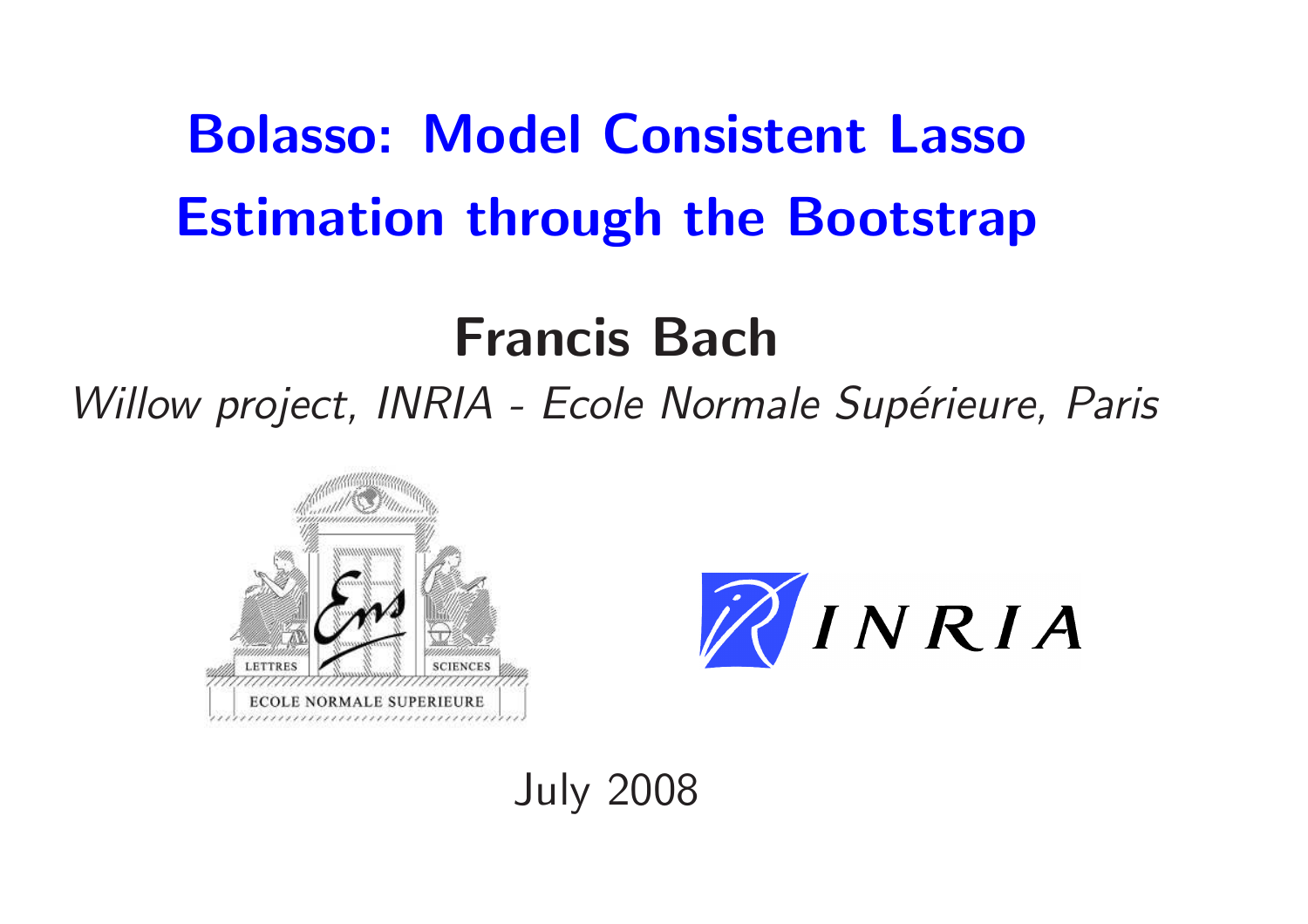# **Outline**

- 1. Review of asymptotic properties of the Lasso
- 2. Bolasso : using the bootstrap for consistent model selection
- 3. Simulations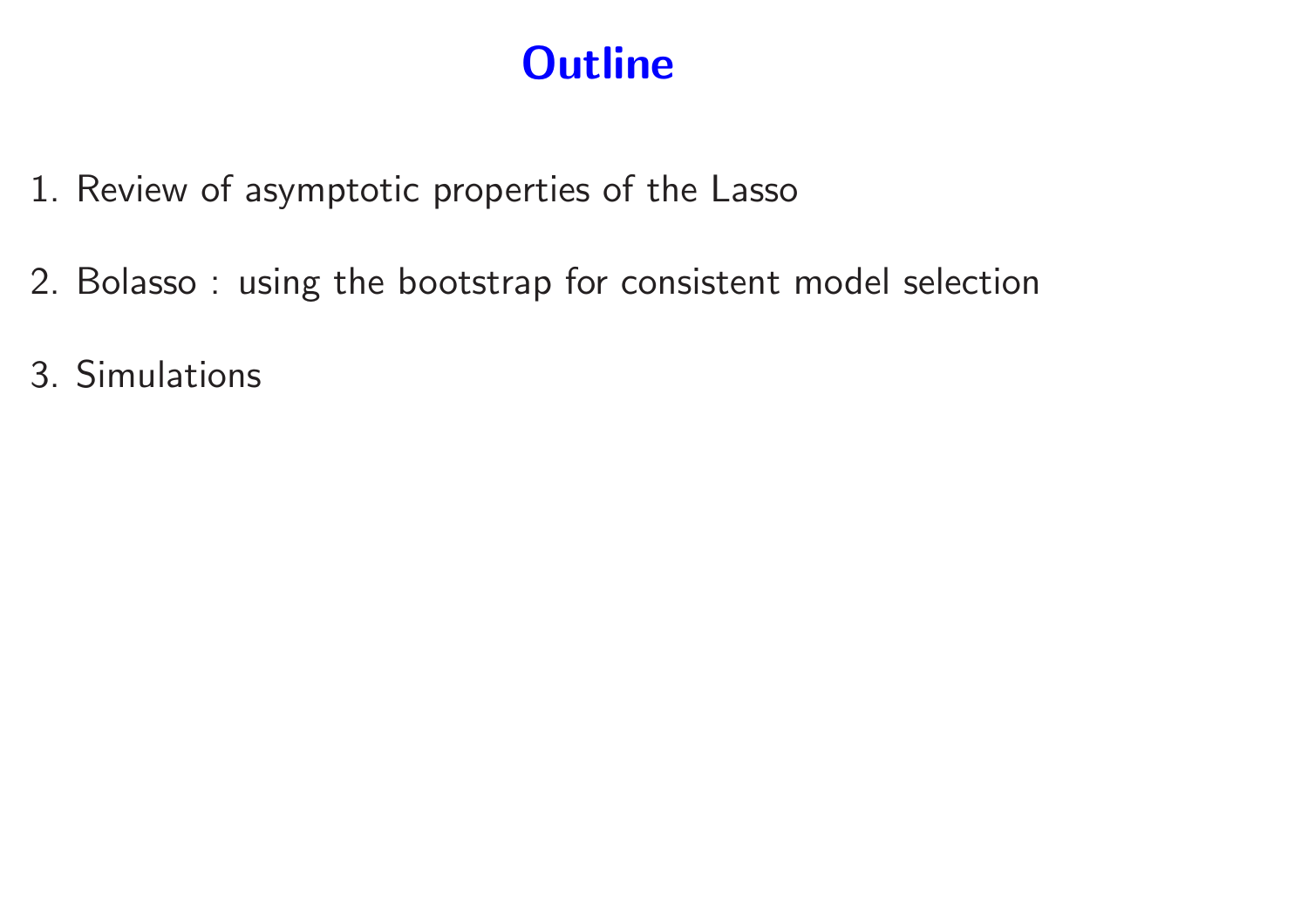### Lasso

- Goal: predict a response  $Y \in \mathbb{R}$  from  $X = (X_1, \ldots, X_p)^\top \in \mathbb{R}^p$  as a linear function  $w^{\top}X$ , with  $w \in \mathbb{R}^p$
- Observations: *independent and identically distributed* (i.i.d.)

– data  $(x_i, y_i) \in \mathbb{R}^p \times \mathbb{R}, i = 1, \ldots, n$ 

- given in the form of matrices  $\overline{Y} \in \mathbb{R}^n$  and  $\overline{X} \in \mathbb{R}^{n \times p}$ .
- Square loss function:  $\frac{1}{2n} \sum_{i=1}^{n} (y_i w^\top x_i)^2 = \frac{1}{2n} \|\overline{Y} \overline{X}w\|_2^2$

• Lasso:

$$
\min_{w \in \mathbb{R}^p} \frac{1}{2n} \|\overline{Y} - \overline{X}w\|_2^2 + \mu_n \|w\|_1
$$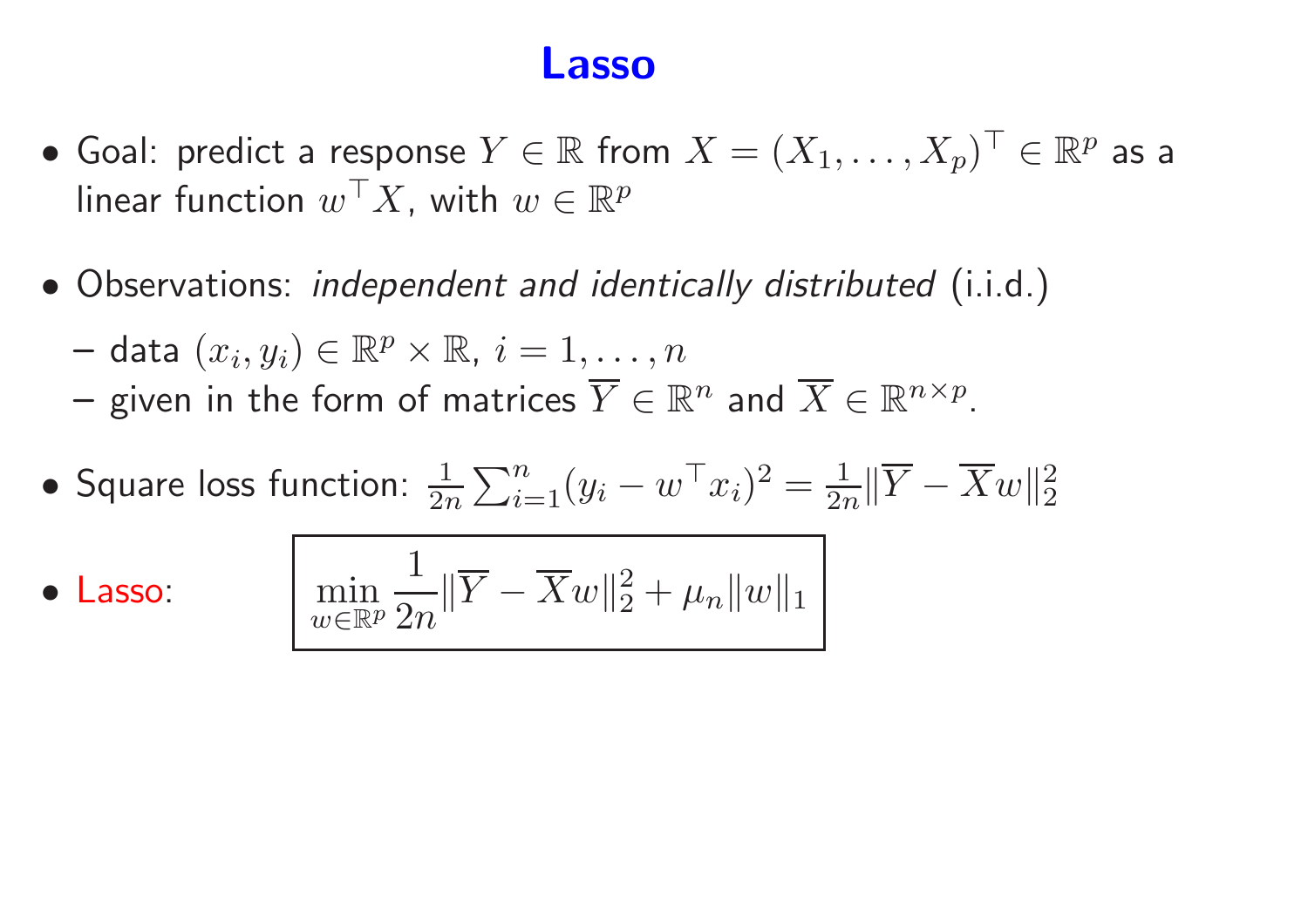### Lasso

- Goal: predict a response  $Y \in \mathbb{R}$  from  $X = (X_1, \ldots, X_p)^\top \in \mathbb{R}^p$  as a linear function  $w^{\top}X$ , with  $w \in \mathbb{R}^p$
- Observations: independent and identically distributed (i.i.d.)

– data  $(x_i, y_i) \in \mathbb{R}^p \times \mathbb{R}, i = 1, \ldots, n$ 

- given in the form of matrices  $\overline{Y} \in \mathbb{R}^n$  and  $\overline{X} \in \mathbb{R}^{n \times p}$ .
- Square loss function:  $\frac{1}{2n} \sum_{i=1}^n (y_i w^\top x_i)^2 = \frac{1}{2n} \|\overline{Y} \overline{X}w\|_2^2$

 $\bullet$  Lasso:

$$
\left| \min_{w \in \mathbb{R}^p} \frac{1}{2n} \| \overline{Y} - \overline{X}w \|_2^2 + \mu_n \|w\|_1 \right|
$$

- Regularization by  $||w||_1$  leads to sparsity
	- Many efficient algorithms, empirical evaluations and extensions
	- Asymptotic analysis: does is actually work?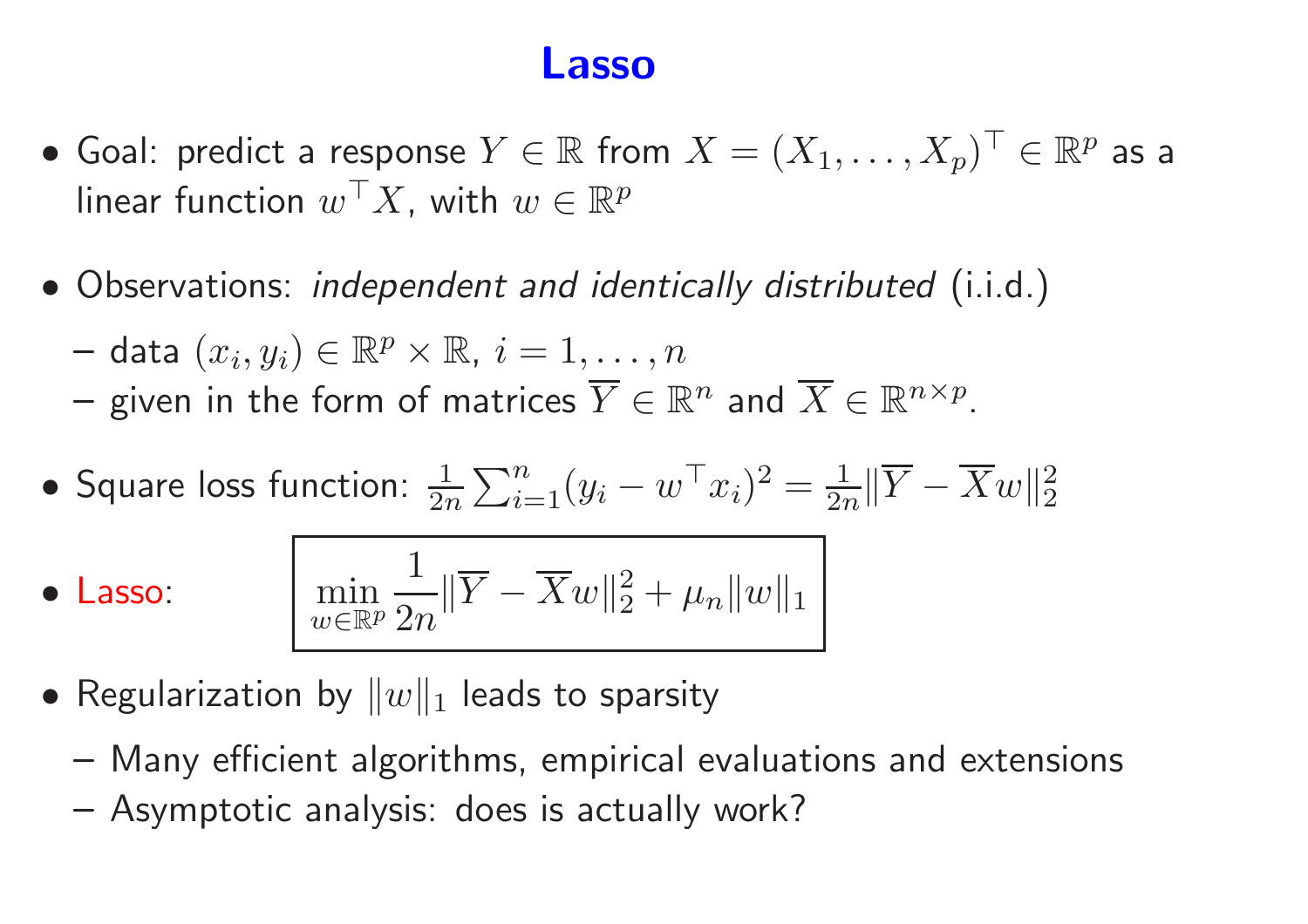# Asymptotic analysis

- Asymptotic set up
	- $-$  data generated from linear model  $Y = X^\top \mathbf{w} + \varepsilon$
	- $\hat{w}$  any minimizer of the Lasso problem
	- number of observations  $n$  tends to infinity
- Three types of consistency
	- $-$  regular consistency:  $\|\hat{w}-\mathbf{w}\|_2$  tends to zero in probability
	- $-$  pattern consistency: the sparsity pattern  $\hat{J} = \{j, \,\, \hat{w}_j \neq 0\}$  tends to  $\mathbf{J} = \{j, \ \mathbf{w}_j \neq 0\}$  in probability
	- sign consistency: the sign vector  $\hat{s} = \text{sign}(\hat{w})$  tends to  $\mathbf{s} = \text{sign}(\mathbf{w})$ in probability
- NB: with our assumptions, pattern and sign consistencies ar e equivalent once we have regular consistency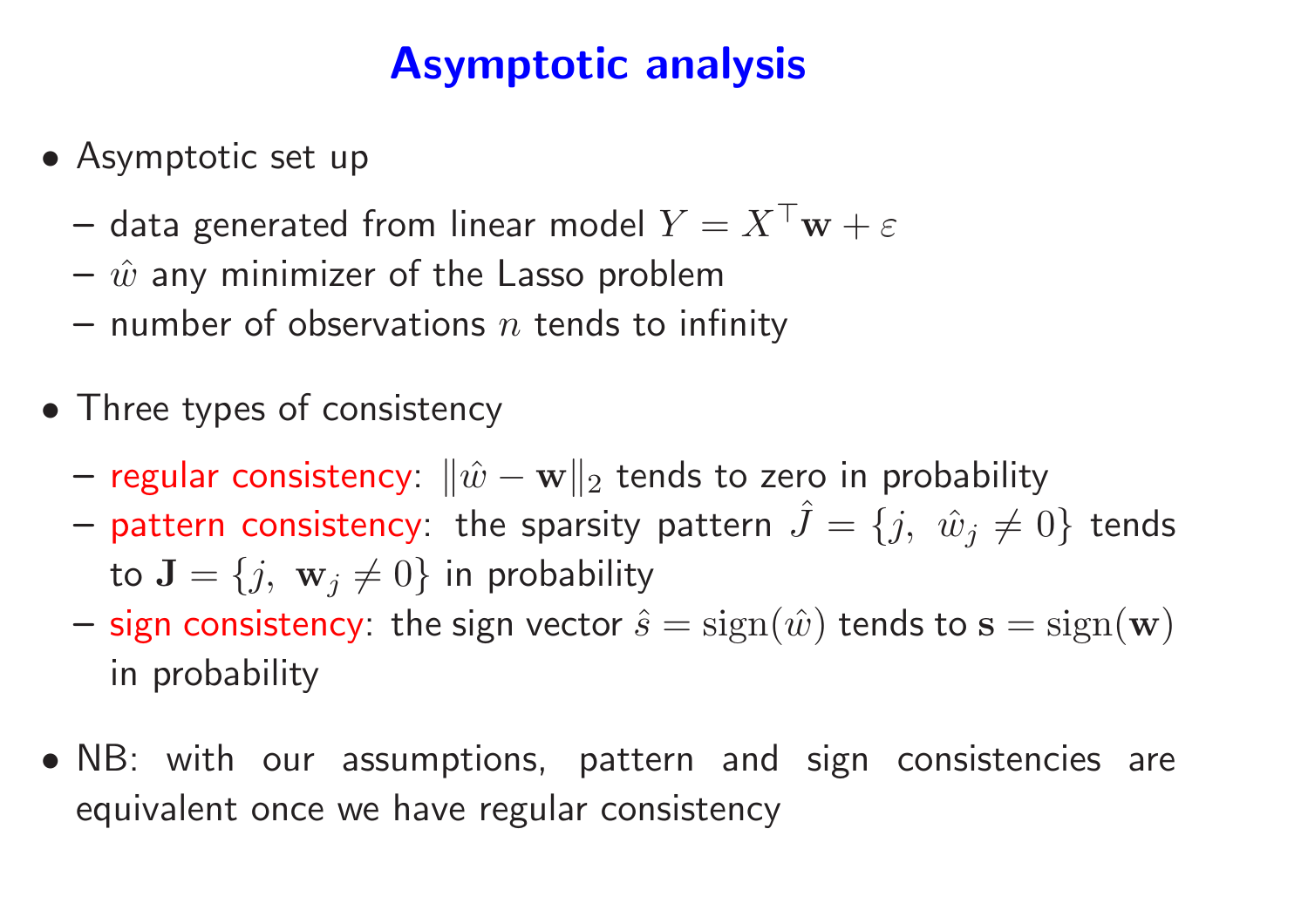# Assumptions for analysis

- $\bullet$  Simplest assumptions (fixed  $p$ , large  $n)$ :
	- 1. Sparse linear model:  $Y = X^\top \mathbf{w} + \varepsilon$  ,  $\varepsilon$  independent from  $X$ , and <sup>w</sup> sparse.
	- 2 Finite cumulant generating functions  $\mathbb{E}\exp(a\|X\|_2^2)$ 2 ) and  $\mathbb{E}\exp(a\varepsilon^2)$  finite for some  $a>0.$
	- 3. Invertible matrix of second order moments  $\mathbf{Q} = \mathbb{E}(XX^\top) \in \mathbb{R}^{p \times p}.$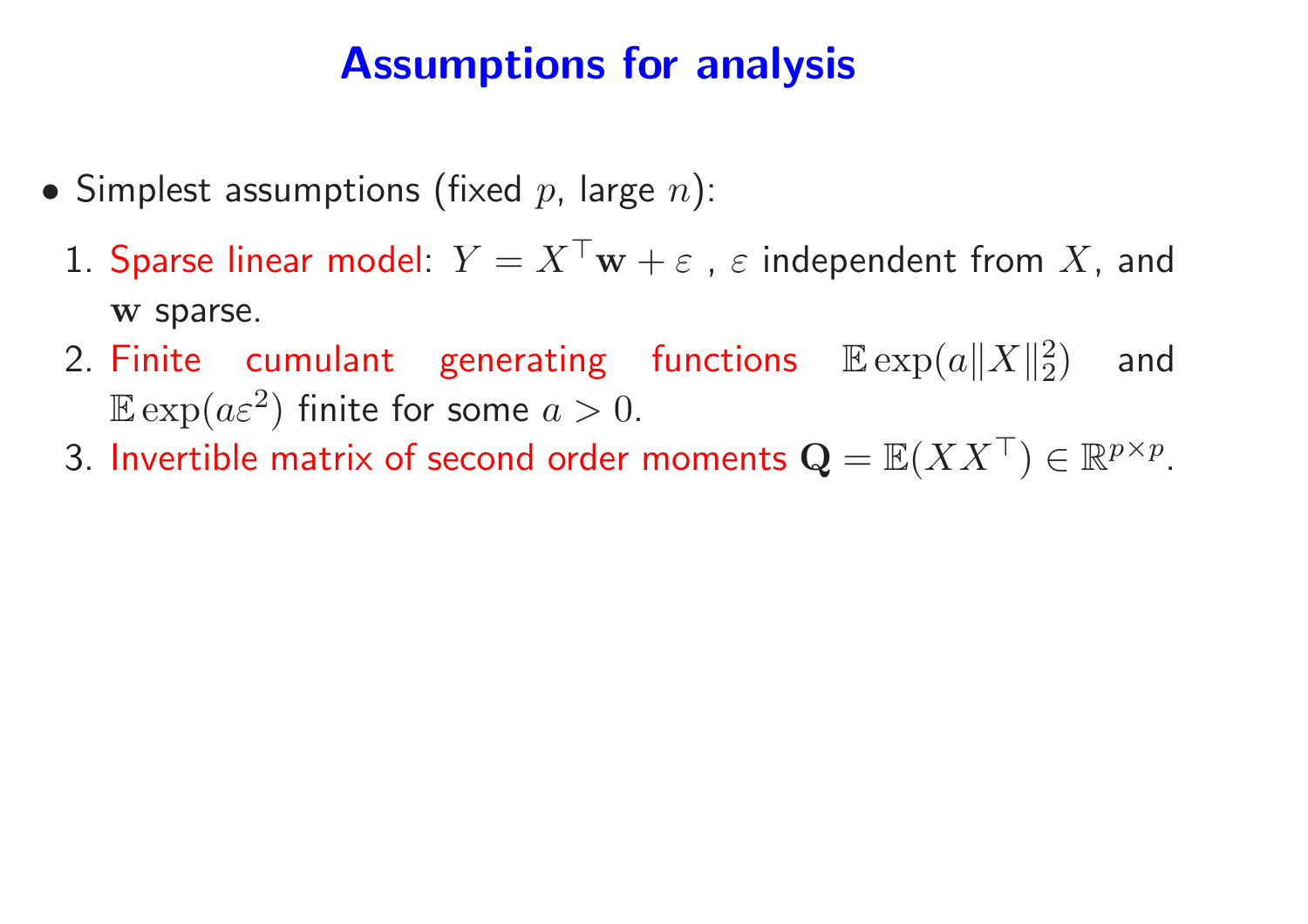#### Asymptotic analysis - simple cases  $\min_{w \in \mathbb{R}^p}$ 1  $\frac{1}{2n}\|\overline{Y}-\overline{X}w\|_2^2$  $\frac{2}{2}+\mu _{n}\Vert w\Vert _{1}$

- $\bullet$  If  $\mu_n$  tends to infinity
	- $\hat{w}$  tends to zero with probability tending to one
	- $\hat{J}$  tends to  $\varnothing$  in probability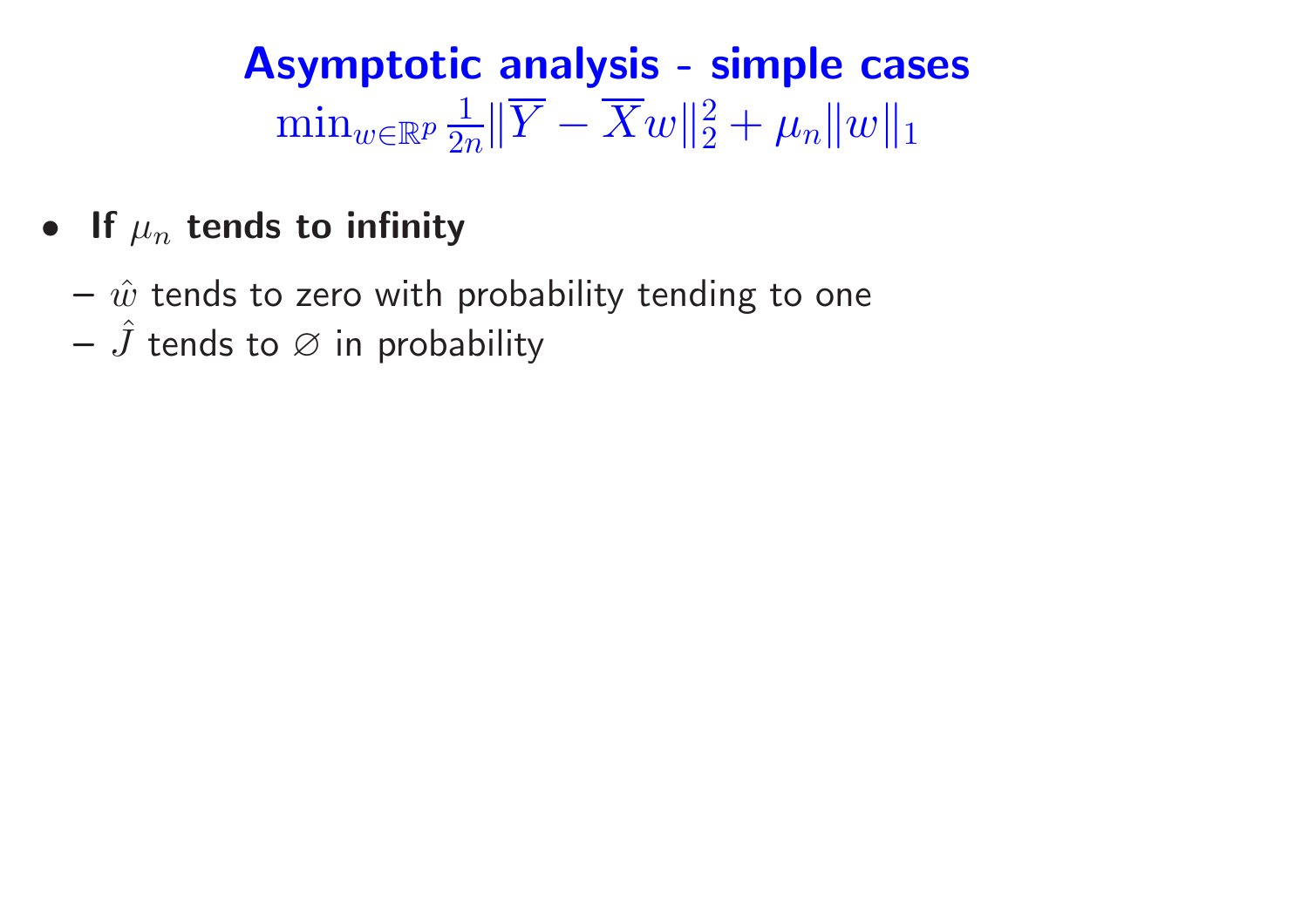#### Asymptotic analysis - simple cases  $\min_{w \in \mathbb{R}^p}$ 1  $\frac{1}{2n}\|\overline{Y}-\overline{X}w\|_2^2$  $\frac{2}{2}+\mu _{n}\Vert w\Vert _{1}$

- $\bullet$  If  $\mu_n$  tends to infinity
	- $\hat{w}$  tends to zero with probability tending to one
	- $\hat{J}$  tends to  $\varnothing$  in probability
- If  $\mu_n$  tends to  $\mu_0 \in (0, \infty)$ 
	- $\hat{w}$  converges to the minimum of  $\frac{1}{2}$  $\frac{1}{2}(w-\mathbf{w})^{\top}\mathbf{Q}(w-\mathbf{w}) + \mu_0 \|w\|_1$
	- The sparsity and sign patterns may or may not be consistent
	- Possible to have sign consistency without regular consistency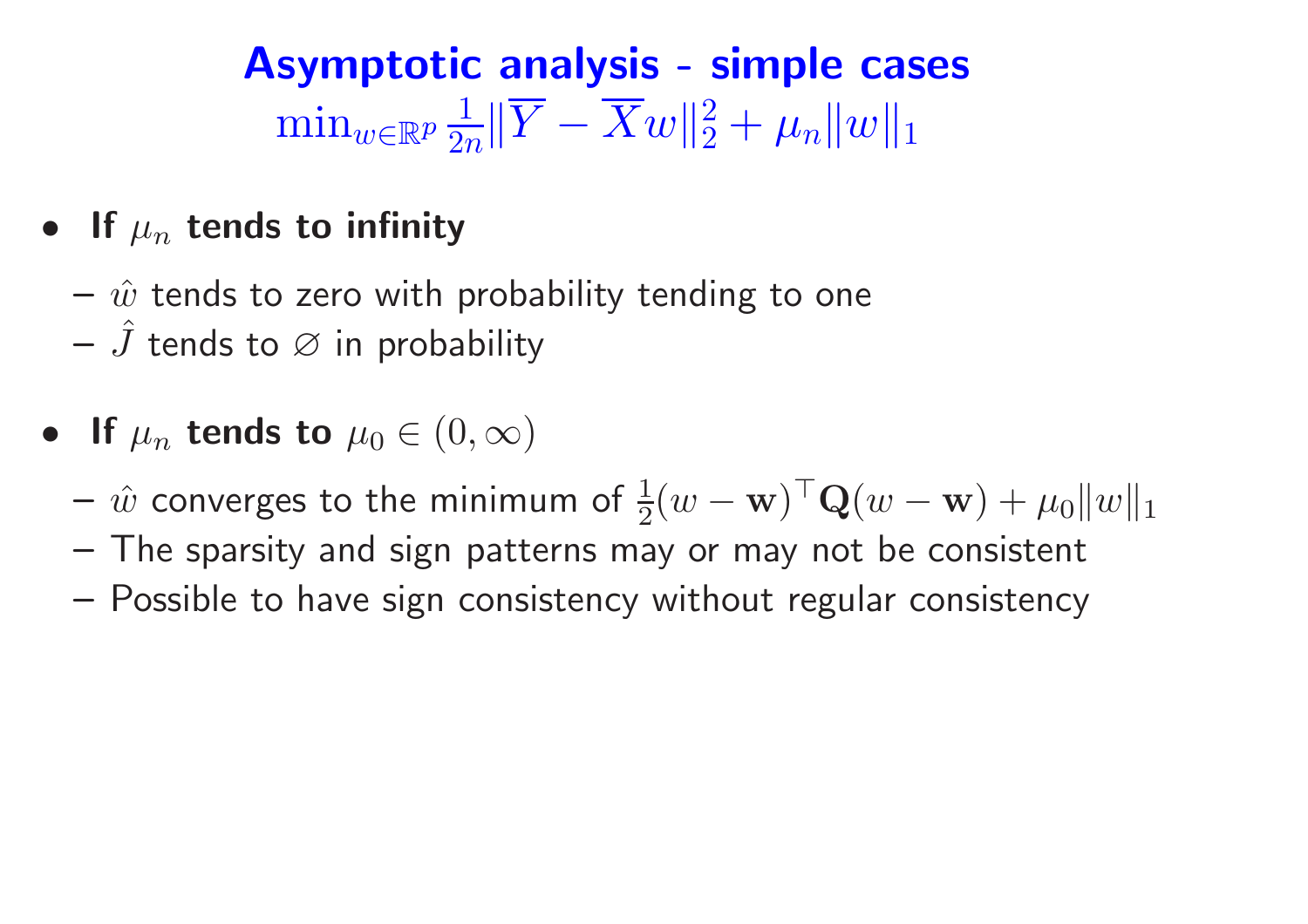#### Asymptotic analysis - simple cases  $\min_{w \in \mathbb{R}^p}$ 1  $\frac{1}{2n}\|\overline{Y}-\overline{X}w\|_2^2$  $\frac{2}{2}+\mu _{n}\Vert w\Vert _{1}$

- $\bullet$  If  $\mu_n$  tends to infinity
	- $\hat{w}$  tends to zero with probability tending to one
	- $\hat{J}$  tends to  $\varnothing$  in probability
- If  $\mu_n$  tends to  $\mu_0 \in (0, \infty)$ 
	- $\hat{w}$  converges to the minimum of  $\frac{1}{2}$  $\frac{1}{2}(w-\mathbf{w})^{\top}\mathbf{Q}(w-\mathbf{w}) + \mu_0 \|w\|_1$
	- The sparsity and sign patterns may or may not be consistent
	- Possible to have sign consistency without regular consistency
- $\bullet$  If  $\mu_n$  tends to zero faster than  $n$  $-1/2$ 
	- $\hat{w}$  converges in probability to  ${\bf w}$
	- With probability tending to one, all variables are included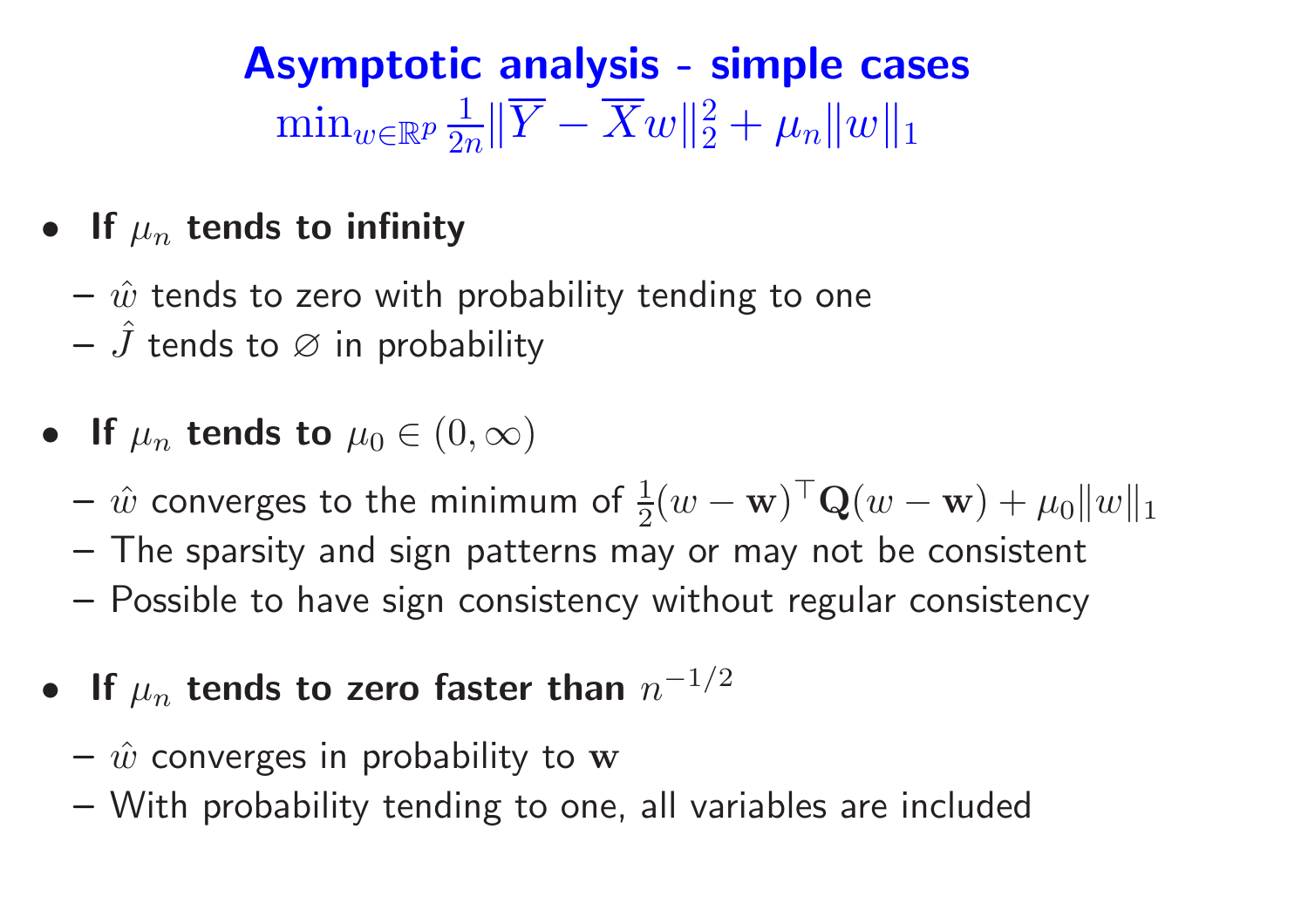#### Asymptotic analysis  $\min_{w \in \mathbb{R}^p}$ 1  $\frac{1}{2n}\|\overline{Y}-\overline{X}w\|_2^2$  $\frac{2}{2}+\mu _{n}\Vert w\Vert _{1}$

- $\bullet$  If  $\mu_n$  tends to zero slower than  $n$  $-1/2$ 
	- $\hat{w}$  converges in probability to  ${\bf w}$
	- the sign pattern converges to the one of the minimum of

$$
\frac{1}{2}v^{\top}\mathbf{Q}v + v_{\mathbf{J}}^{\top}\operatorname{sign}(\mathbf{w}_{\mathbf{J}}) + \|v_{\mathbf{J}^c}\|_1
$$

 $-$  The sign pattern is equal to  ${\rm s}$  (i.e., sign consistency) if and only if

$$
\|\mathbf{Q}_{\mathbf{J}^c\mathbf{J}}\mathbf{Q}_{\mathbf{J}\mathbf{J}}^{-1}\operatorname{sign}(\mathbf{w}_\mathbf{J})\|_\infty\leqslant 1
$$

– Consistency condition found by many authors: Yuan & Lin (2007), Wainwright (2006), Zhao & Yu (2007), Zou (2006)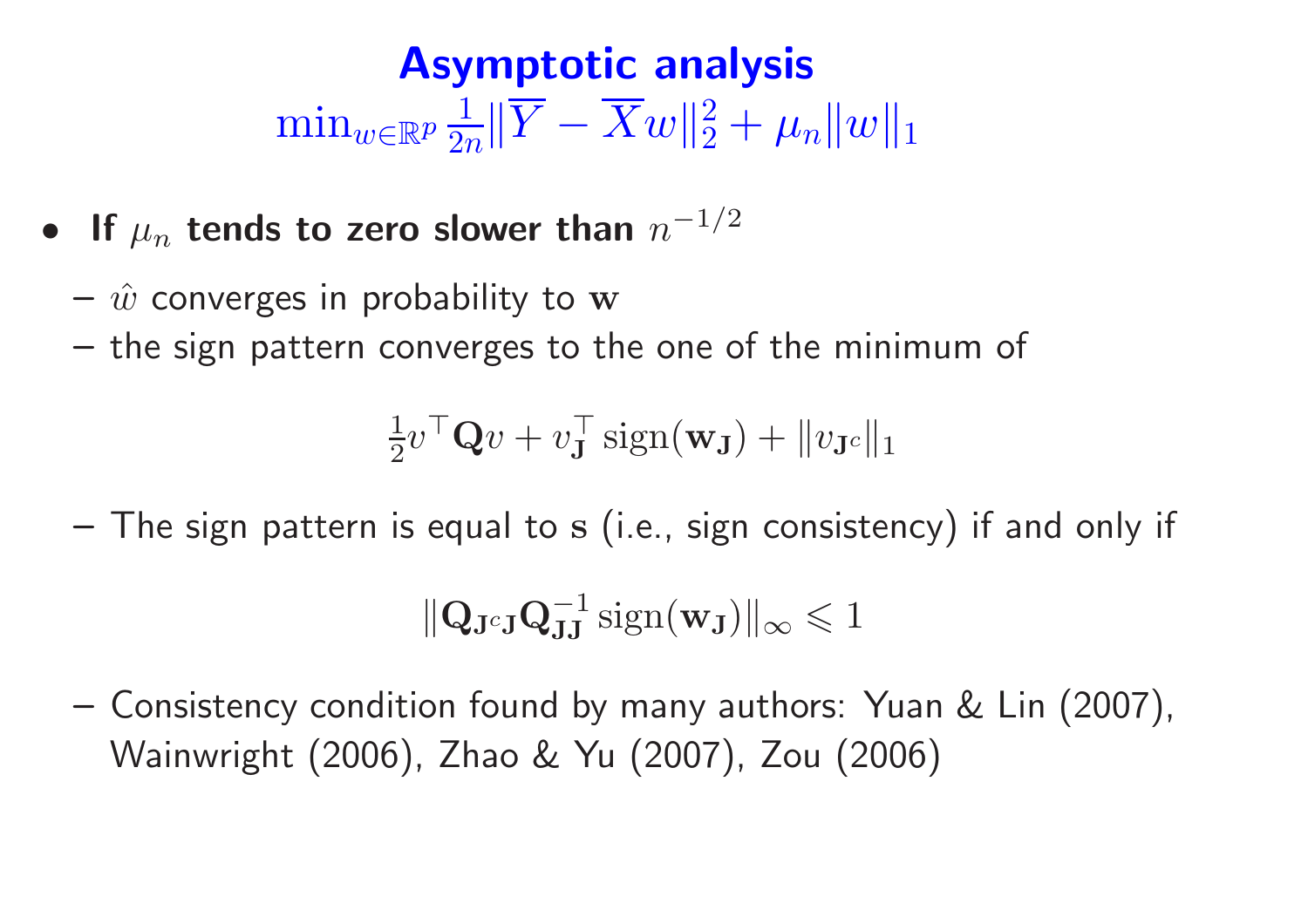#### Asymptotic analysis  $\min_{w \in \mathbb{R}^p}$ 1  $\frac{1}{2n}\|\overline{Y}-\overline{X}w\|_2^2$  $\frac{2}{2}+\mu _{n}\Vert w\Vert _{1}$

- $\bullet$  If  $\mu_n$  tends to zero slower than  $n$  $-1/2$ 
	- $\hat{w}$  converges in probability to  ${\bf w}$
	- the sign pattern converges to the one of the minimum of

$$
\frac{1}{2}v^{\top}\mathbf{Q}v + v_{\mathbf{J}}^{\top}\operatorname{sign}(\mathbf{w}_{\mathbf{J}}) + \|v_{\mathbf{J}^c}\|_1
$$

 $-$  The sign pattern is equal to  ${\bf s}$  (i.e., sign consistency) if and only if

$$
\|\mathbf{Q}_{\mathbf{J}^c\mathbf{J}}\mathbf{Q}_{\mathbf{J}\mathbf{J}}^{-1}\operatorname{sign}(\mathbf{w}_\mathbf{J})\|_\infty\leqslant 1
$$

- Consistency condition found by many authors: Yuan & Lin (2007), Wainwright (2006), Zhao & Yu (2007), Zou (2006)
- Disappointing?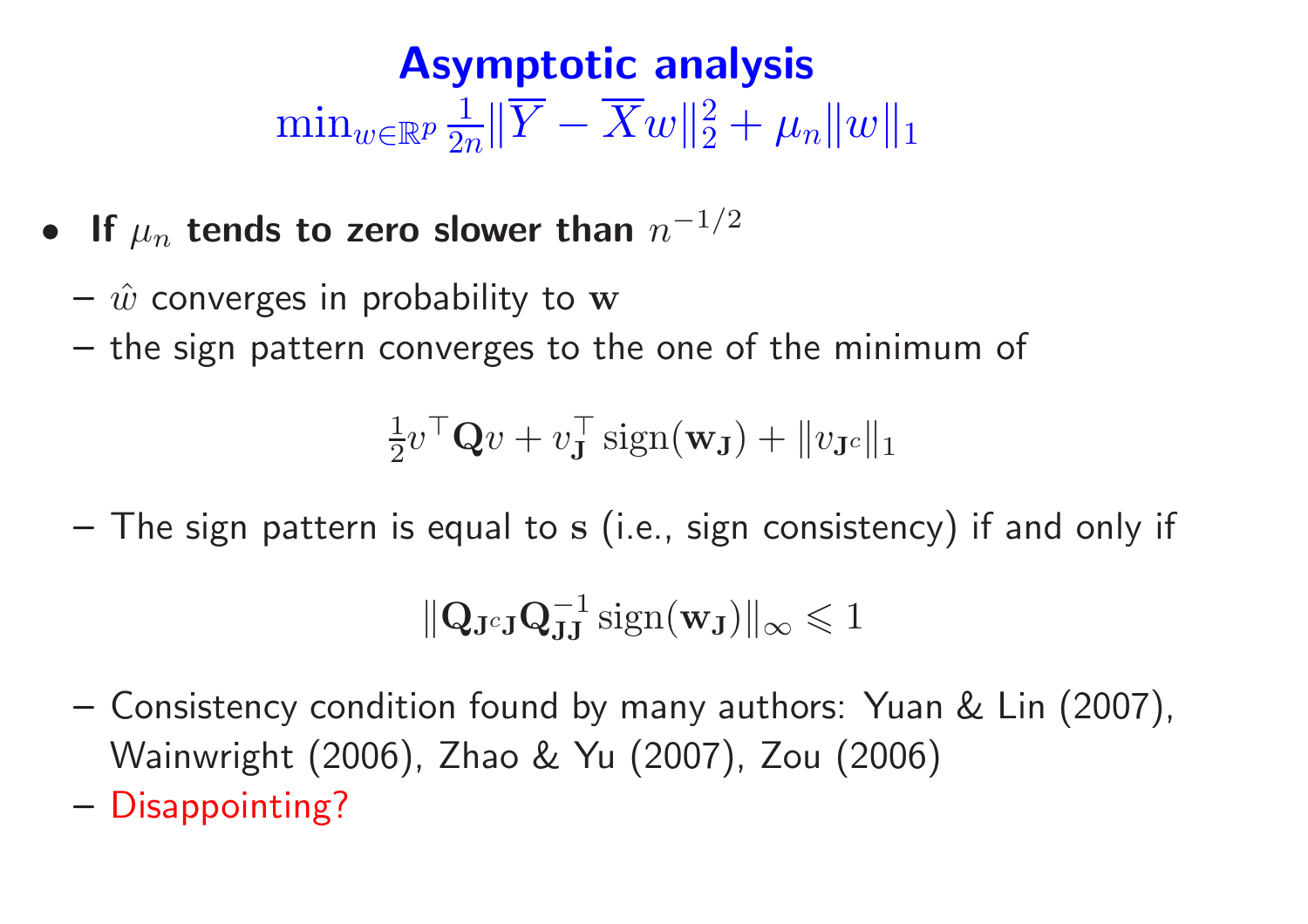# Asymptotic analysis - new results

- If  $\mu_n$  tends to zero at rate  $n$  $^{-1/2}$ , i.e.,  $n^{1/2}\mu_n \to \nu_0 \in (0,\infty)$ 
	- $\hat{w}$  converges in probability to  ${\bf w}$
	- $-$  All (and only) patterns which are consistent with  ${\bf w}$  on  ${\bf J}$  are attained with positive probability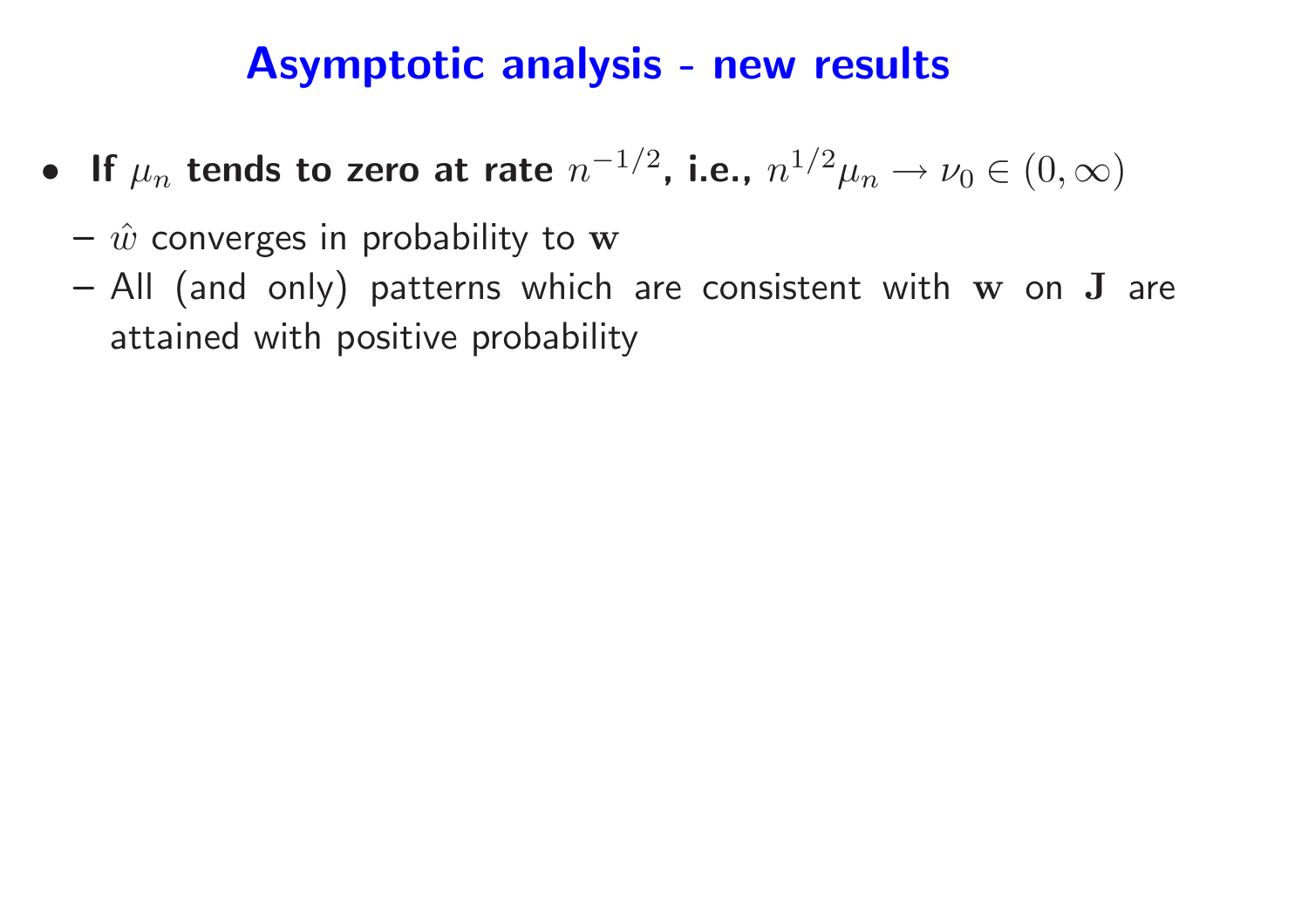### Asymptotic analysis - new results

- If  $\mu_n$  tends to zero at rate  $n$  $^{-1/2}$ , i.e.,  $n^{1/2}\mu_n \to \nu_0 \in (0, \infty)$ 
	- $\hat{w}$  converges in probability to  ${\bf w}$
	- $-$  All (and only) patterns which are consistent with  ${\bf w}$  on  ${\bf J}$  are attained with positive probability
	- $-$  Proposition: for any pattern  $s\,\in\,\{-1,0,1\}^{p}$  such that  $s_{\mathbf{J}}\neq\,$  $\operatorname{sign}(\mathbf{w}_{\mathbf{J}})$ , there exist a constant  $A(\mu_0)>0$  such that

$$
\log \mathbb{P}(\text{sign}(\hat{w}) = s) \leqslant -nA(\mu_0) + O(n^{-1/2}).
$$

 $-$  Proposition: for any sign pattern  $s\,\in\, \{-1,0,1\}^{p}$  such that  $s_{\bf J} = {\rm sign}({\bf w_J})$ ,  $\mathbb{P}({\rm sign}(\hat w) = s)$  tends to a limit  $\rho(s,\nu_0) \in (0,1)$ , and we have:

$$
\mathbb{P}(\operatorname{sign}(\hat{w})=s)-\rho(s,\nu_0)=O(n^{-1/2}\log n).
$$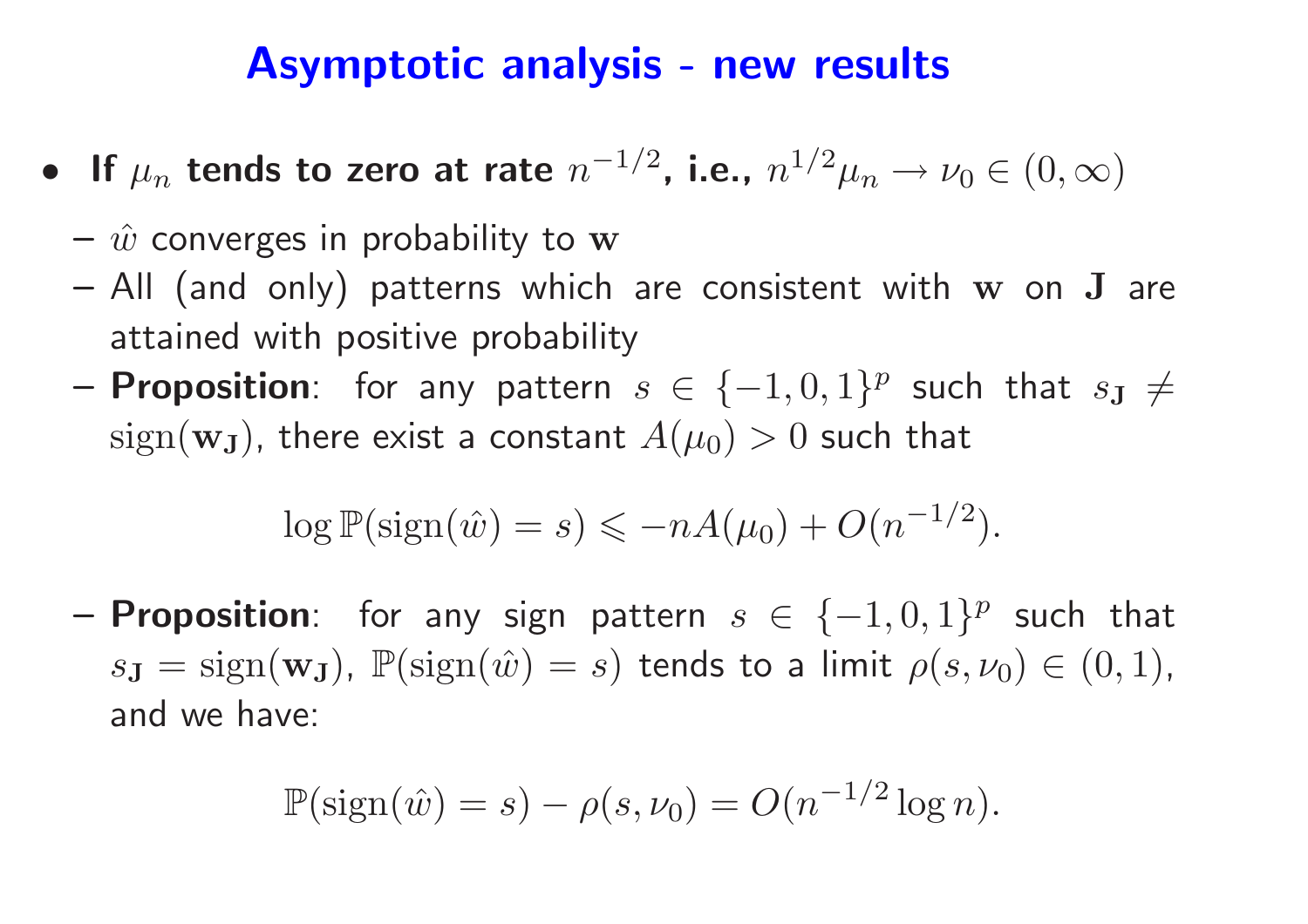### $\mu_n$  tends to zero at rate  $n$  $-1/2$

- Summary of asymptotic behavior:
	- $-$  All relevant variables (i.e., the ones in  $\bf J)$  are selected with probability tending to one exponentially fast
	- All other variables are selected with strictly positive probability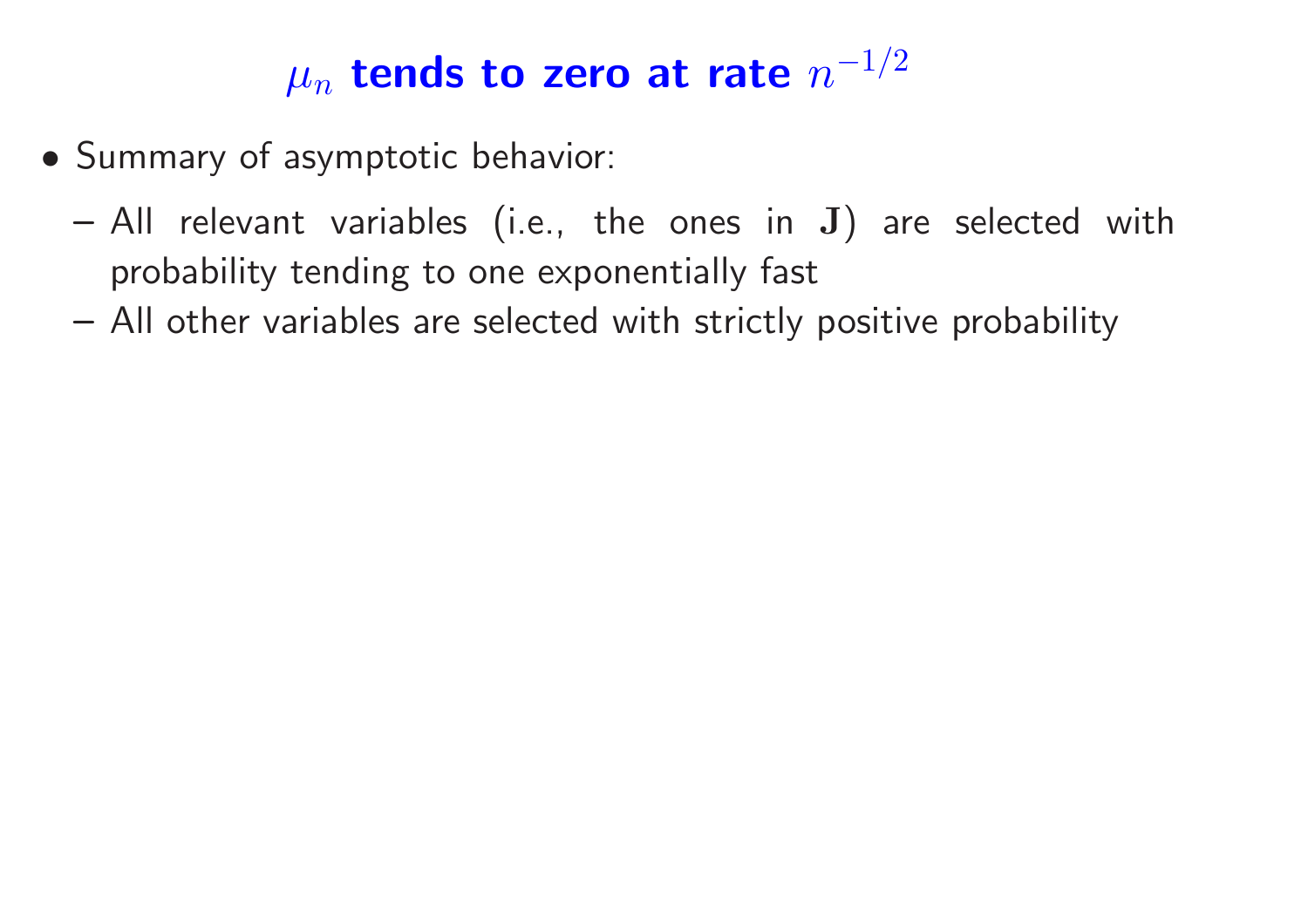### $\mu_n$  tends to zero at rate  $n$  $-1/2$

- Summary of asymptotic behavior:
	- $-$  All relevant variables (i.e., the ones in  $\bf J)$  are selected with probability tending to one exponentially fast
	- All other variables are selected with strictly positive probability
- If several datasets (with same distributions) are available, intersecting support sets would lead to the correct pattern with high probability

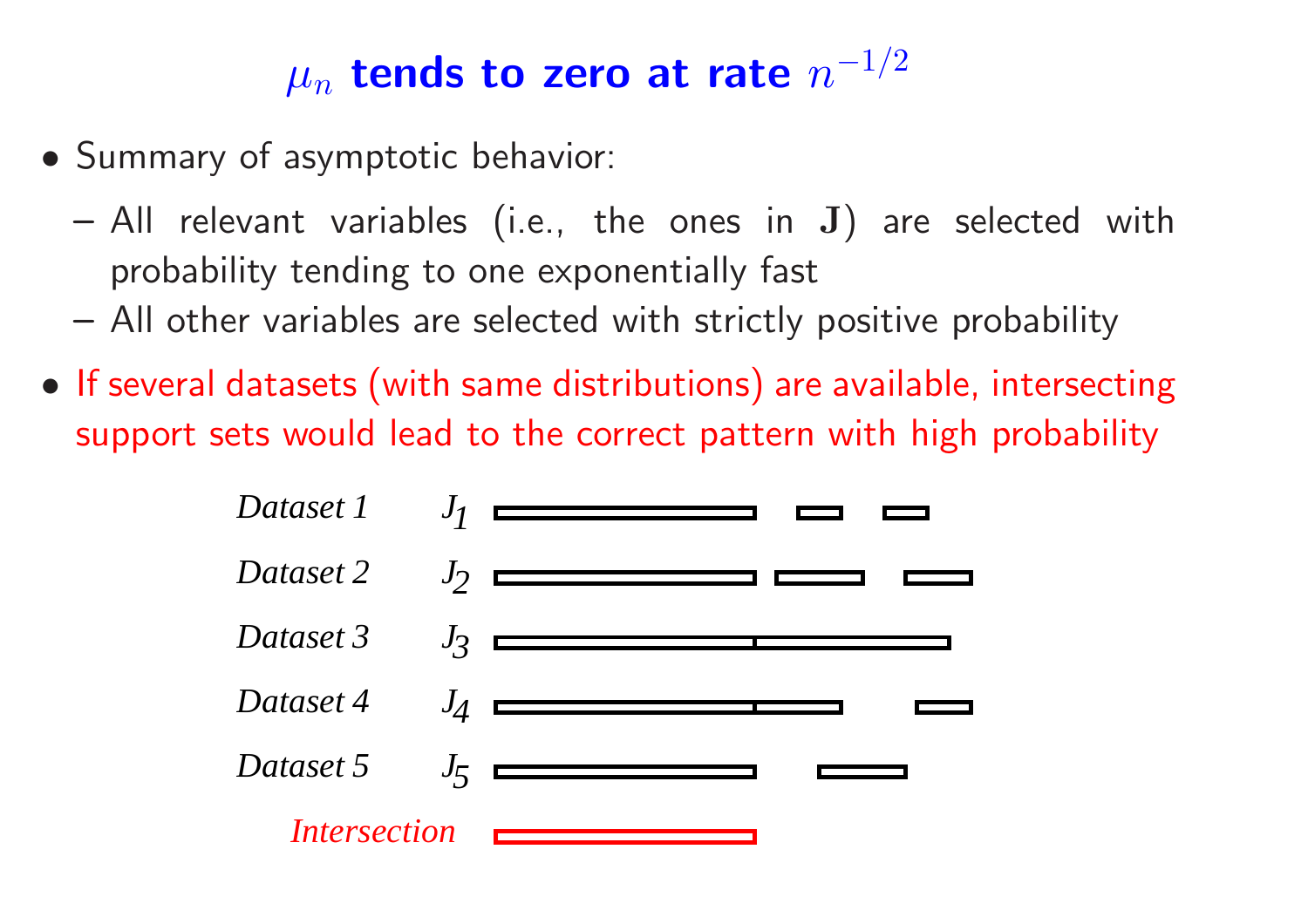# Bootstrap

- Given n i.i.d. observations  $(x_i, y_i) \in \mathbb{R}^d \times \mathbb{R}, i = 1, \ldots, n$
- m independent **bootstrap** replications:  $k = 1, \ldots, m$ ,
	- ghost samples  $(x_i^k, y_i^k) \in \mathbb{R}^p \times \mathbb{R}$ ,  $i = 1, \ldots, n$ , sampled independently and uniformly at random with replacement from the  $n$  original pairs
- Each bootstrap sample is composed of  $n$  potentially (and usually) duplicated copies of the original data pairs
- Standard way of mimicking availability of several datasets (Efron & Tibshirani, 1998)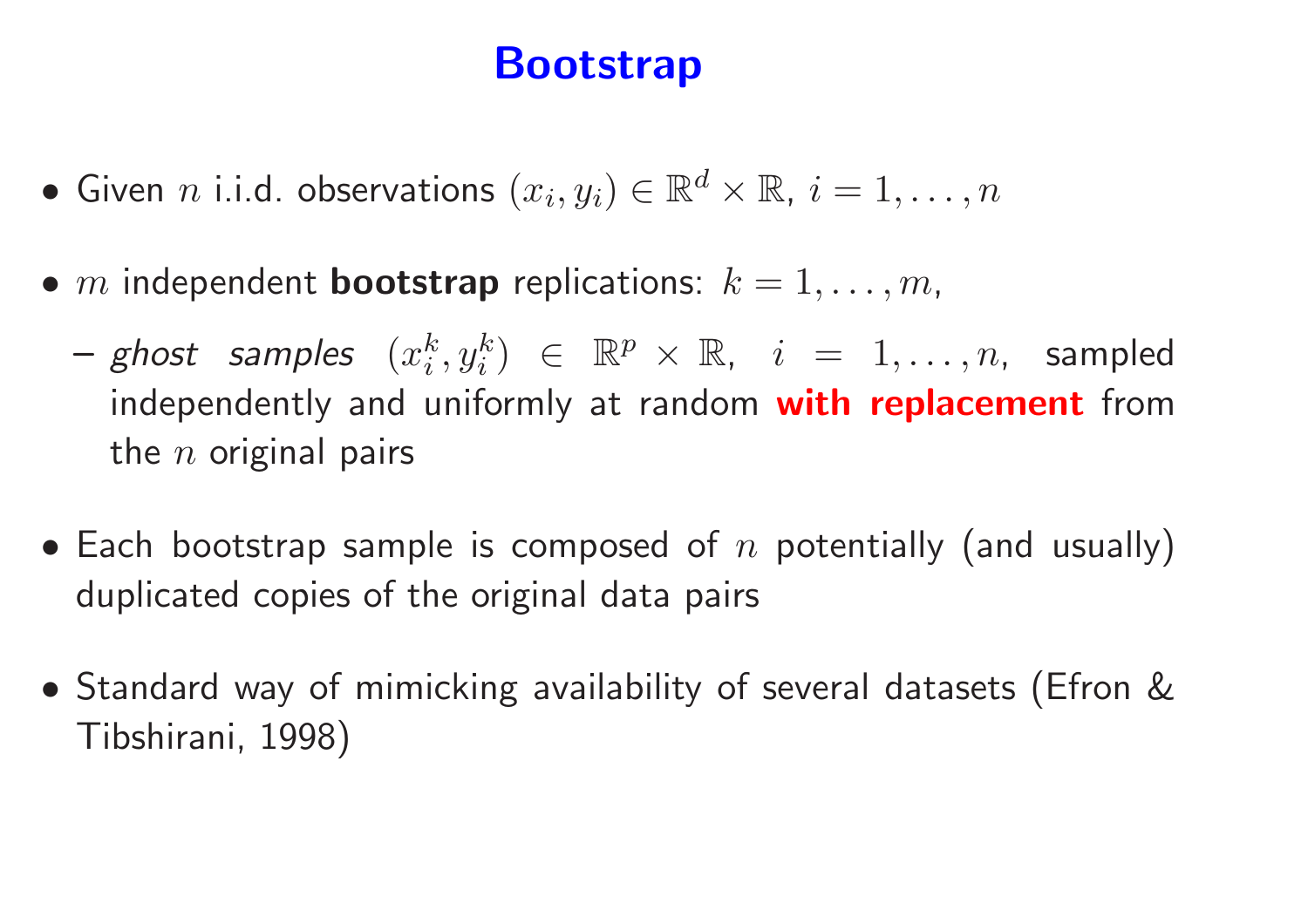# Bolasso algorithm

- $\bullet$   $m$  applications of the Lasso/Lars algorithm (Efron et al., 2004)
	- Intersecting supports of variables
	- $-$  Final estimation of  $w$  on the entire dataset

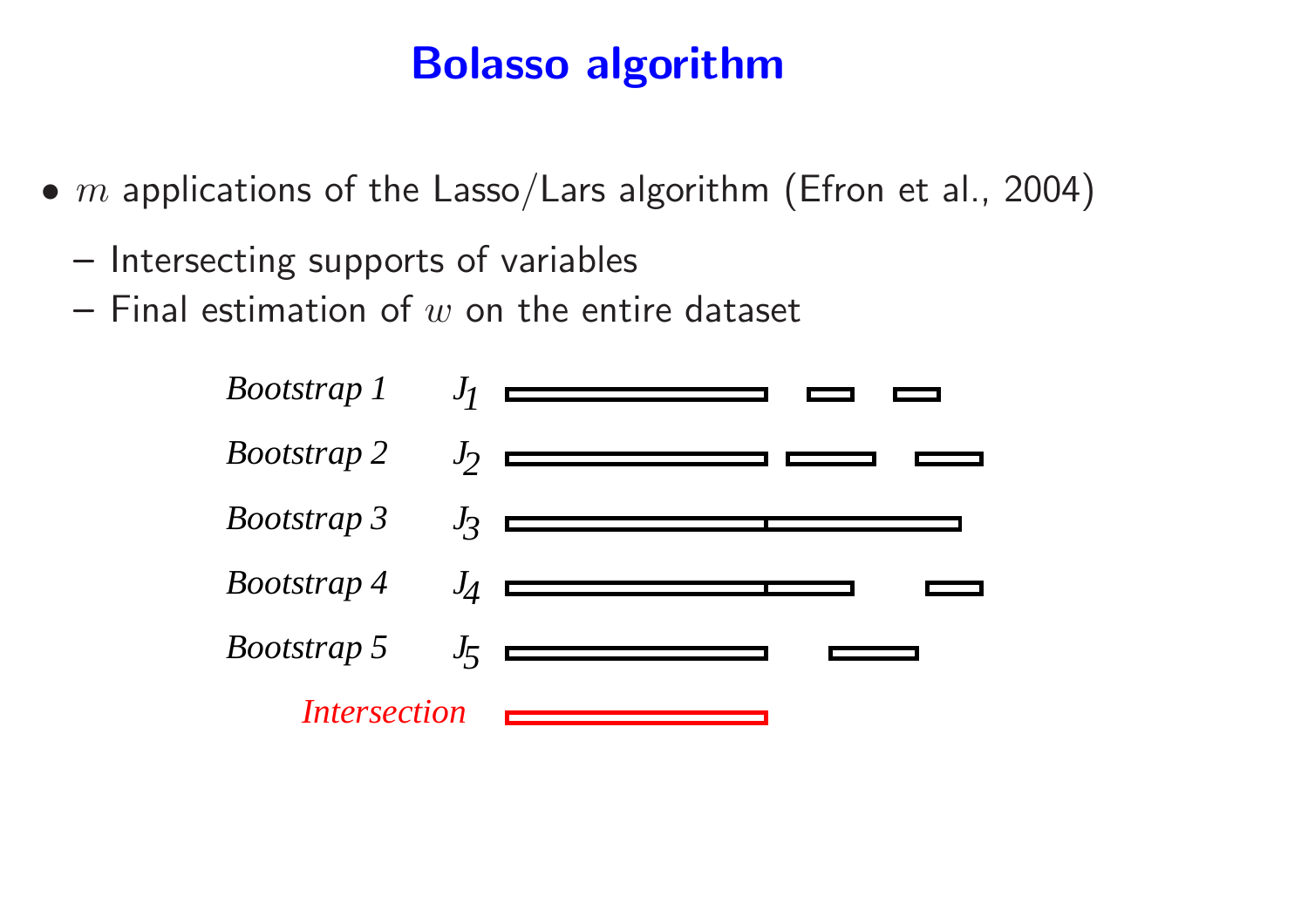### Bolasso - Consistency result

• Proposition: Assume  $\mu_n = \nu_0 n$  $^{-1/2}$ , with  $\nu_0 > 0$ . Then, for all  $m>1$ , the probability that the Bolasso does not exactly select the correct model has the following upper bound:

$$
\mathbb{P}(J \neq J) \leq A_1 m e^{-A_2 n} + A_3 \frac{\log(n)}{n^{1/2}} + A_4 \frac{\log(m)}{m},
$$

where  $A_1,A_2,A_3,A_4$  are strictly positive constants.

- Valid even if the Lasso consistency is not satisfied
- $\bullet$  Influence of  $n, m$
- Could be improved?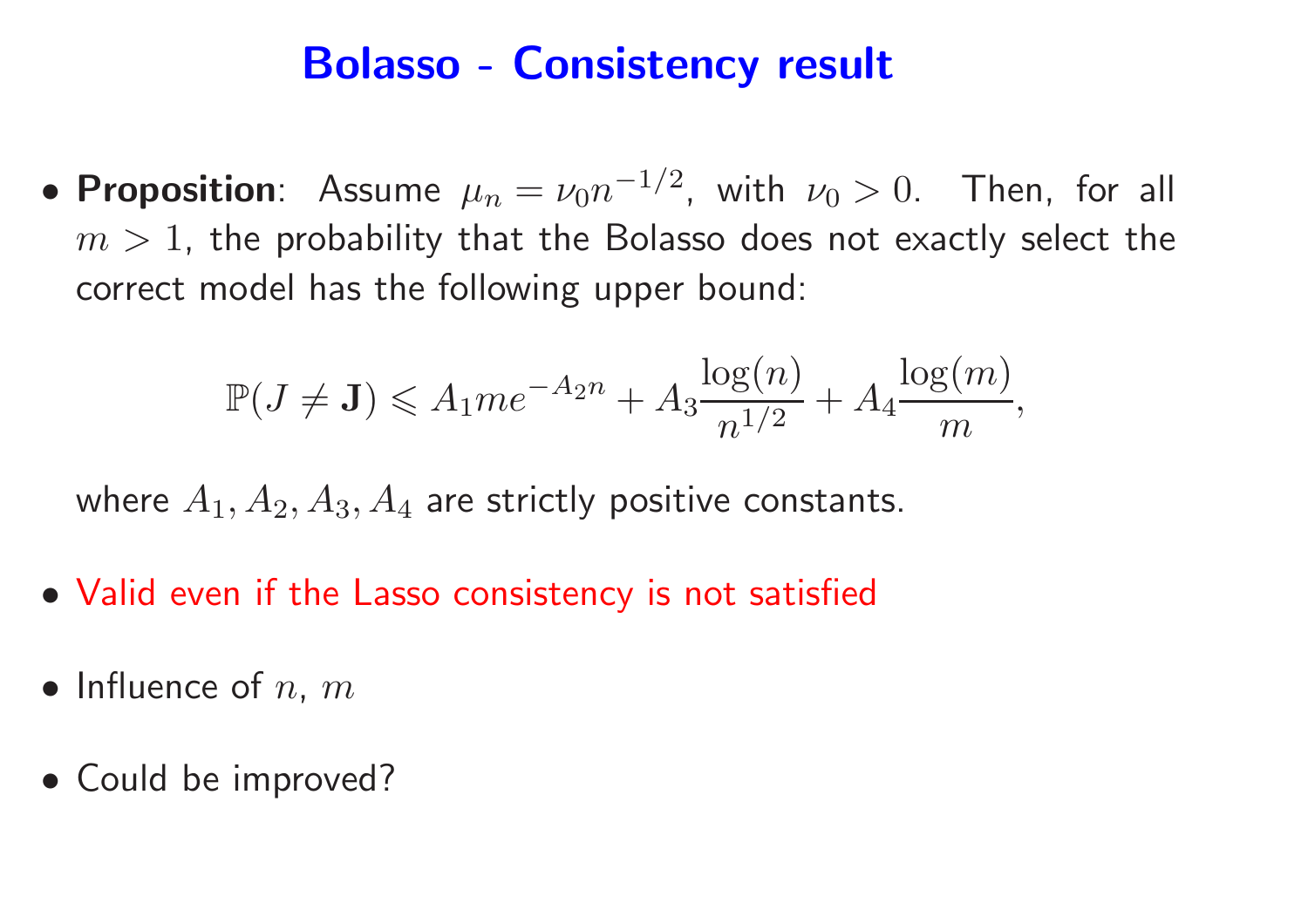# Consistency of the Lasso/Bolasso - Toy example

 $\bullet\,$  Log-odd ratios of the probabilities of selection of each variable vs.  $\,\mu$ 

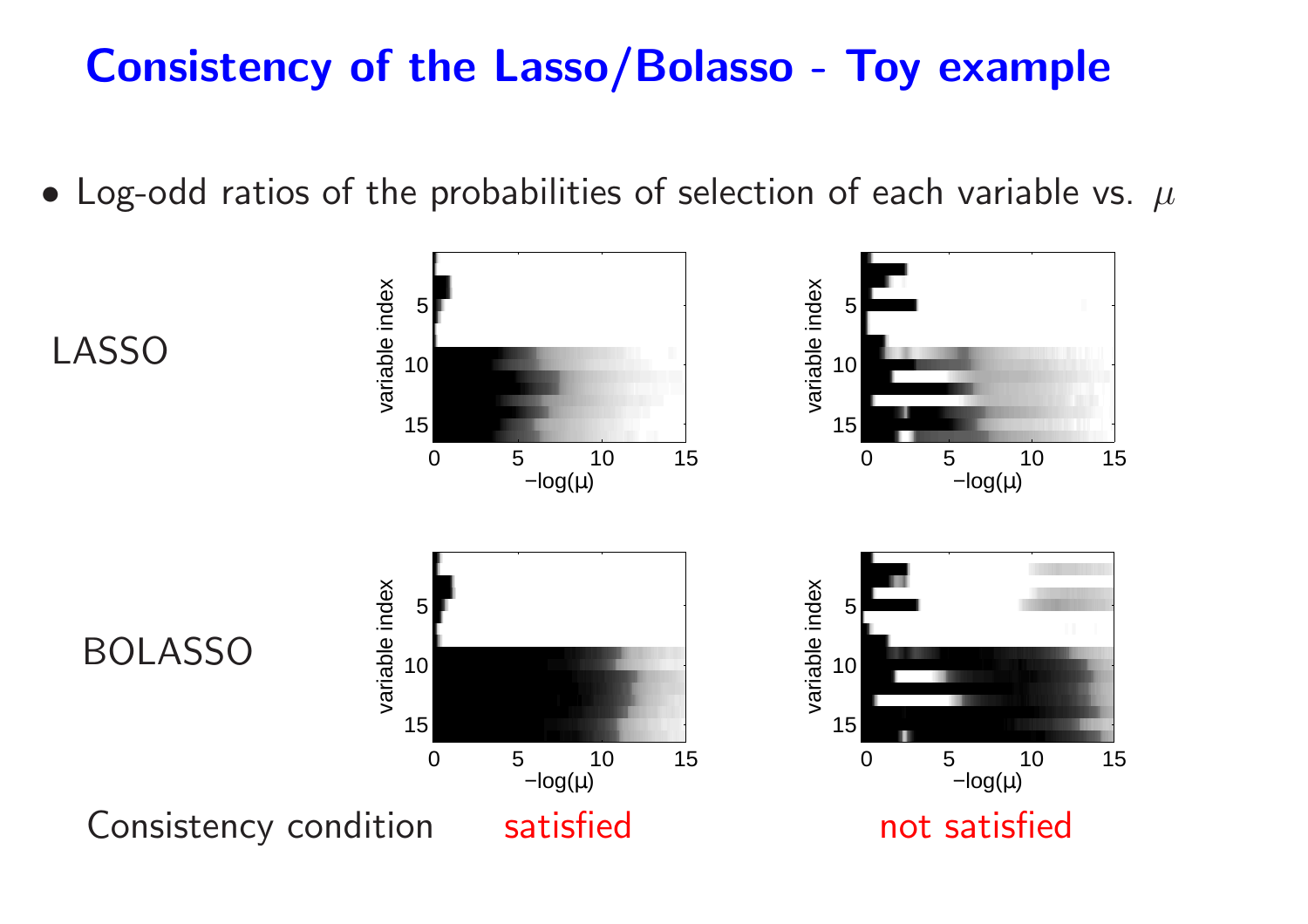### Influence of the number of bootstrap replications

• Bolasso (red) and Lasso (black): probability of correct sign estimation vs. regularization parameter,  $m \in \{2, 4, 8, 16, 32, 64, 128, 256\}$ .

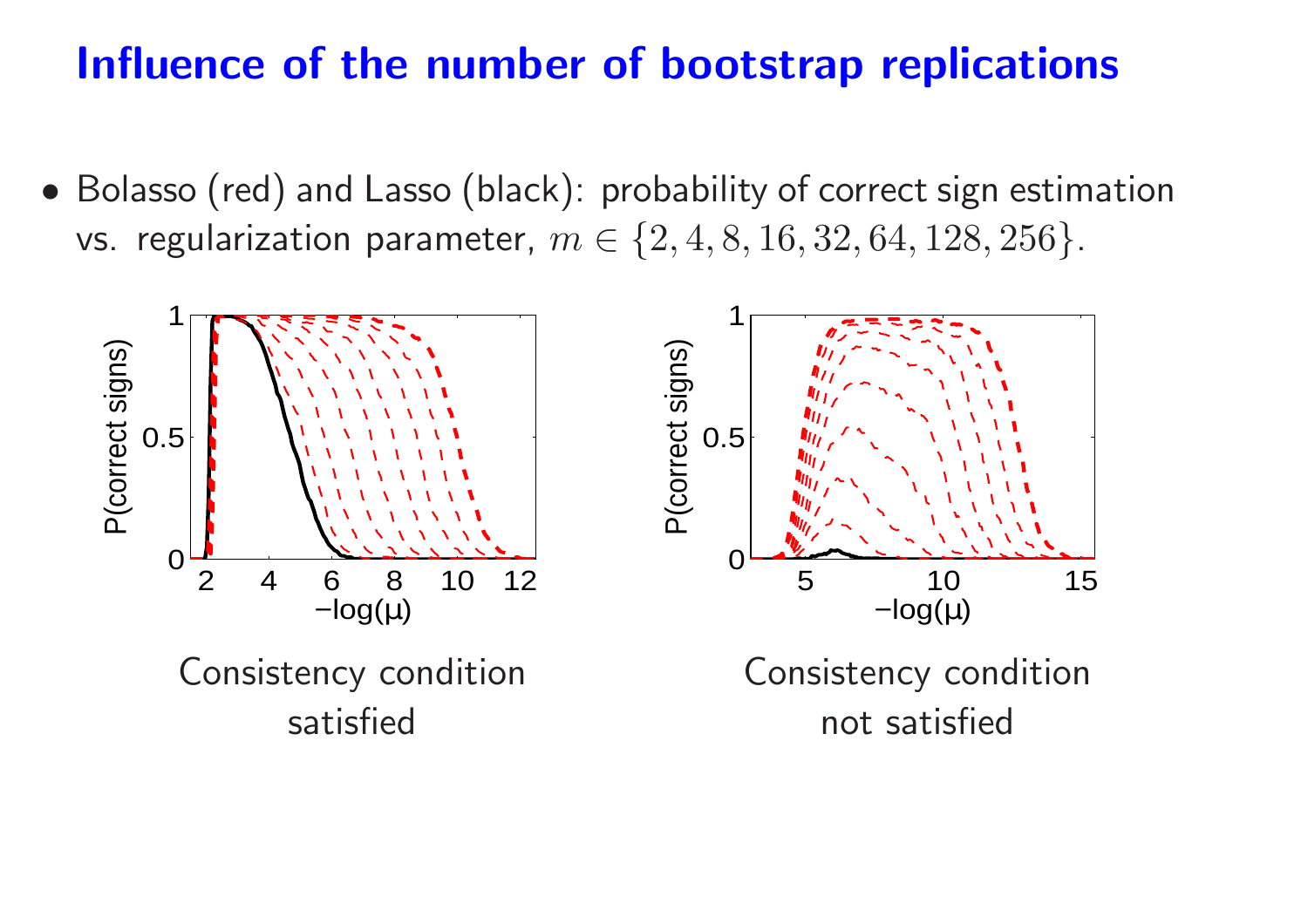# Comparison of several variable selection methods

 $\bullet$   $p\,=\,64$ , averaged (over 32 replications) variable selection error  $=$ square distance between sparsity pattern indicator vectors.

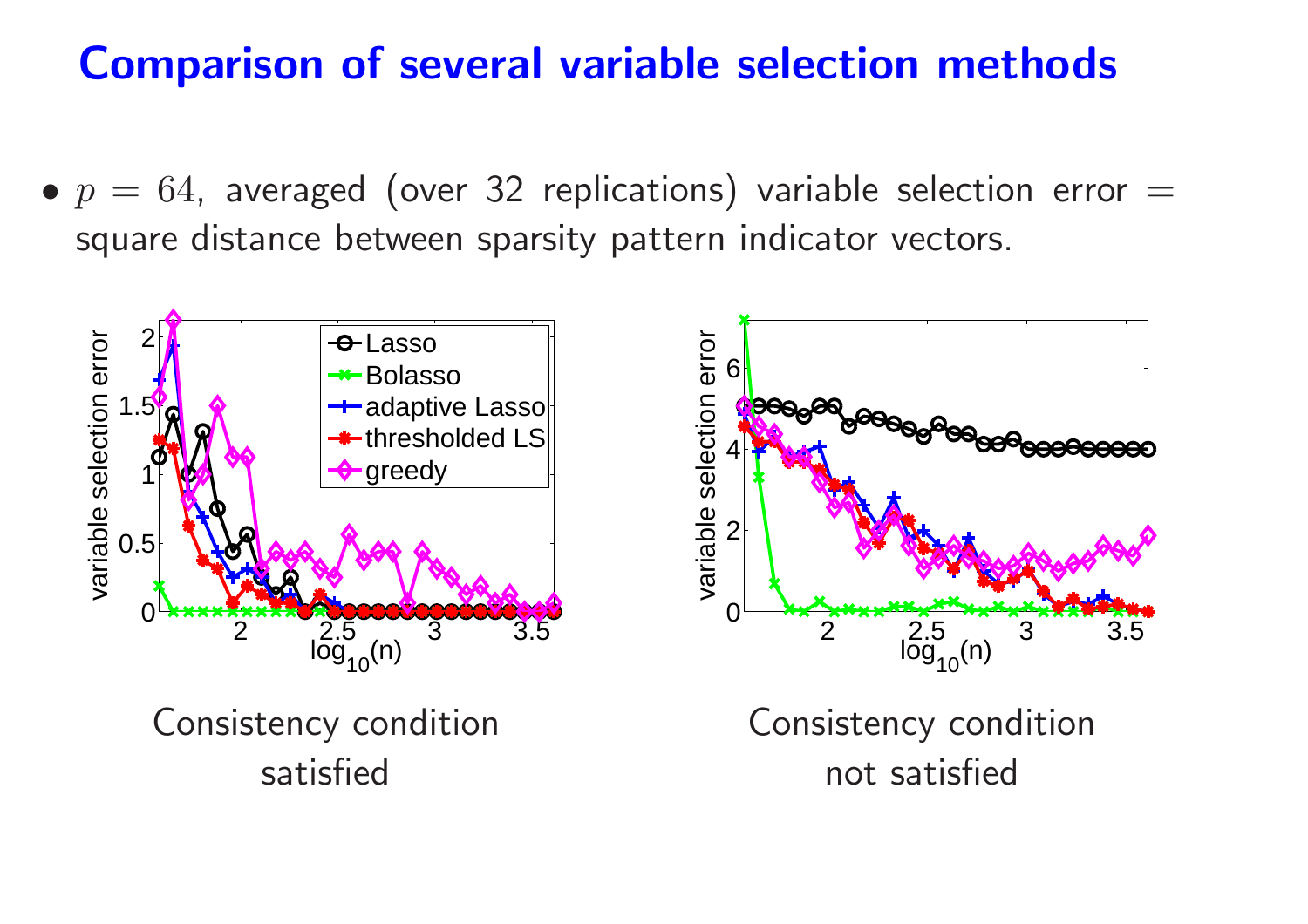# Comparison of least-square estimation methods

- Different values of  $\kappa = \|\mathbf{Q}_{\mathbf{J}^{c}\mathbf{J}}\mathbf{Q}_{\mathbf{J}\mathbf{J}}^{-1}\|$  $\frac{-1}{\mathrm{JJ}}\mathrm{S}\mathrm{J}\Vert_\infty.$
- Performance is measured through mean squared prediction error (multiplied by 100).
- Toy examples
- Regularization parameter estimated by cross-validation

| $\kappa$       | 0.93          | 1.20          | 1.42          | 1.28           |
|----------------|---------------|---------------|---------------|----------------|
| Ridge          | $8.8 \pm 4.5$ | $4.9 \pm 2.5$ | $7.3 \pm 3.9$ | $8.1 \pm 8.6$  |
| Lasso          | $7.6 \pm 3.8$ | $4.4 \pm 2.3$ | $4.7 \pm 2.5$ | $5.1 \pm 6.5$  |
| <b>Bolasso</b> | $5.4 \pm 3.0$ | $3.4 \pm 2.4$ | $3.4 \pm 1.7$ | $3.7 \pm 10.2$ |
| <b>Bagging</b> | $7.8 \pm 4.7$ | $4.6 \pm 3.0$ | $5.4 \pm 4.1$ | $5.8 \pm 8.4$  |
| Bolasso-S      | $5.7 \pm 3.8$ | $3.0 \pm 2.3$ | $3.1 \pm 2.8$ | $3.2 \pm 8.2$  |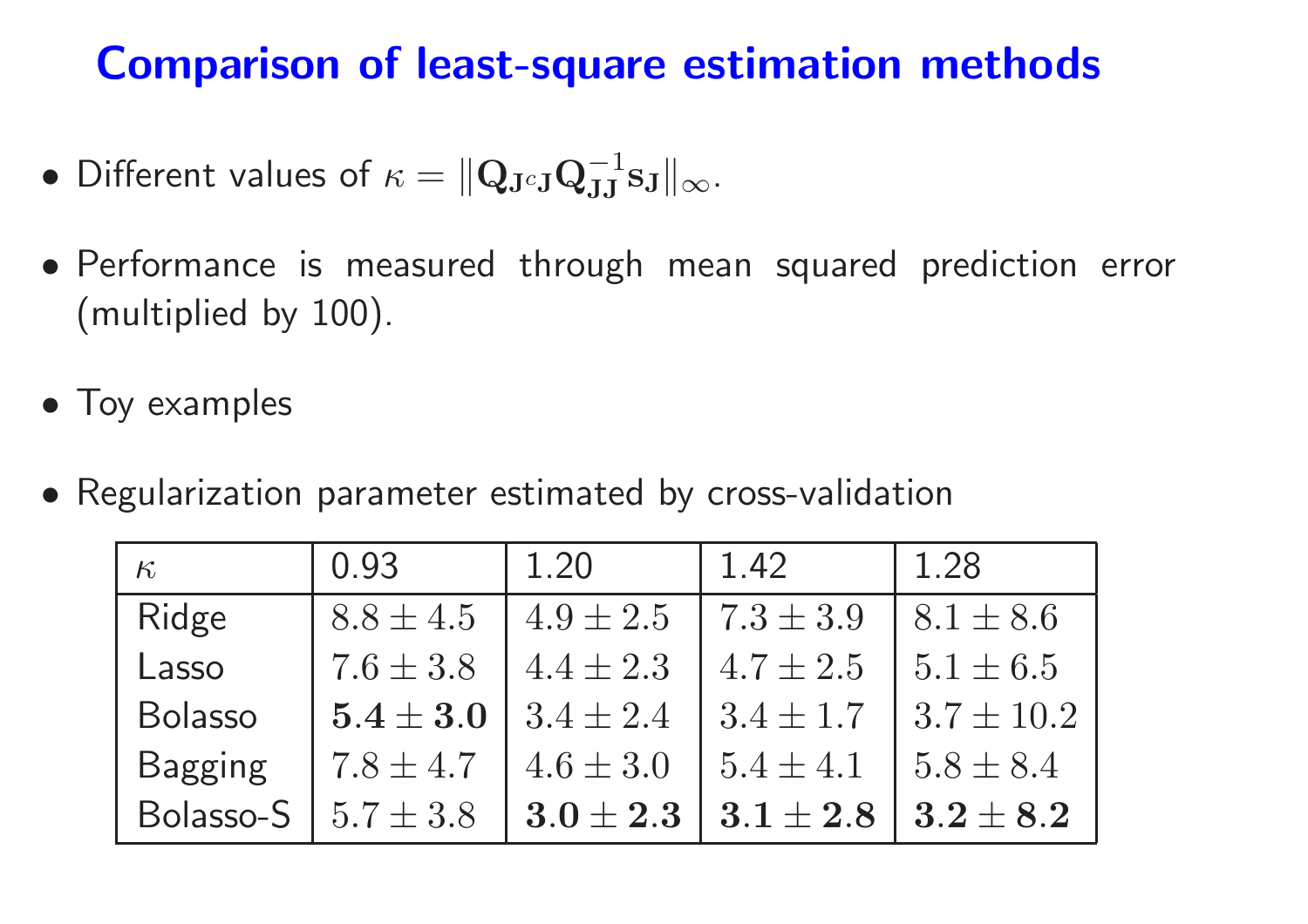# Comparison of least-square estimation methods

- UCI regression datasets
- Performance is measured through mean squared prediction error (multiplied by 100).
- Regularization parameter estimated by cross-validation

|                | Autompg        | Imports        | Machine        | Housing        |
|----------------|----------------|----------------|----------------|----------------|
| Ridge          | $18.6 \pm 4.9$ | $7.7 \pm 4.8$  | $5.8 \pm 18.6$ | $28.0 \pm 5.9$ |
| Lasso          | $18.6 \pm 4.9$ | $7.8 \pm 5.2$  | $5.8 \pm 19.8$ | $28.0 \pm 5.7$ |
| Bolasso        | $18.1 \pm 4.7$ | $20.7 \pm 9.8$ | $4.6 \pm 21.4$ | $26.9 \pm 2.5$ |
| <b>Bagging</b> | $18.6 \pm 5.0$ | $8.0 \pm 5.2$  | $6.0 \pm 18.9$ | $28.1 \pm 6.6$ |
| Bolasso-S      | $17.9 \pm 5.0$ | $8.2 \pm 4.9$  | $4.6 \pm 19.9$ | $26.8 \pm 6.4$ |